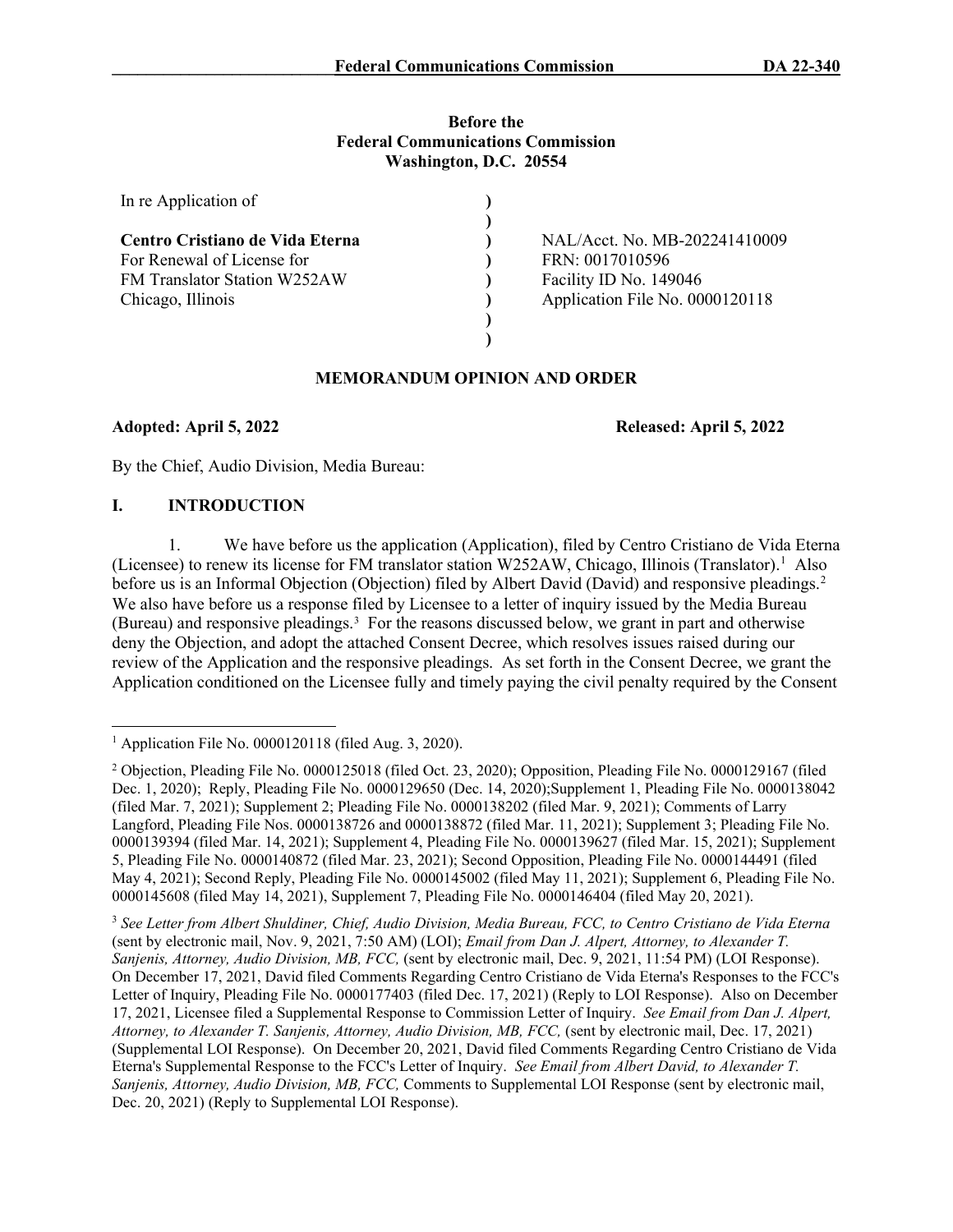Decree, and provided there are no issues other than those resolved by the Consent Decree that would preclude grant of the Application.[4](#page-1-0)

# **II. BACKGROUND**

2. The Translator rebroadcasts WRLL(AM), Cicero, Illinois as its primary station. Until 2021, WRLL(AM) operated on a part-time basis, sharing airtime with WCEV(AM), Cicero, Illinois.[5](#page-1-1) Licensee filed the Application on August 3, 2020.<sup>[6](#page-1-2)</sup> David filed the Objection on October 23, 2020, in which he argued that the Application should be denied because the Translator had not been constructed. David and Licensee subsequently filed a series of related responsive pleadings from December 1, 2020, to May 20, 2021. In his responsive pleadings, David further alleged that Licensee failed to timely obtain special temporary authority from the Commission to remain silent for more than 30 days, that Translator does not comply with station identification requirements, and that the Translator operates when WRLL is not scheduled to broadcast. The Bureau issued the LOI to the Licensee on November 9, 2021, to investigate potential violations of sections 74.1263(b), 74.1283(c)(1), and 74.1283(c)(2) of the Commission's rules (Rules) related to the operation of a translator station while the primary station is off the air, and station identification requirements.

3. *Procedural Arguments*. In its Opposition, Licensee argues that the Objection should be dismissed because it was not served on Licensee. [7](#page-1-3) In his Reply, David states that he filed an informal objection, not a petition to deny, and therefore was not required to serve the Licensee by mail.<sup>[8](#page-1-4)</sup> In the Second Opposition, Licensee argues that David's allegations are speculatory, contradictory and not under penalty of perjury. [9](#page-1-5) In his Second Reply, David maintains that the Supplements were not required to be submitted under penalty of perjury because they are an extension of an informal objection, not petition to deny, however, they were submitted with certifications required by LMS.<sup>[10](#page-1-6)</sup>

4. *Construction of Facilities and Translator Silence 2017-2019.* In his Objection, David argues that the Application should be denied based on pleadings filed by Larry Langford against Licensee's prior applications, which allege that the Translator was never constructed at its original site and that Licensee falsely claimed it was silent due to transmitter issues, when it was instead due to unconstructed facilities. $11$ 

5. In its Opposition, Licensee argues the Objection should be denied because David claims Licensee failed to address Langford's allegations of unconstructed facilities, yet Licensee addressed them in a response to a letter of inquiry issued by the Bureau, after which Bureau staff concluded the inquiry and reissued the license.<sup>12</sup>

<span id="page-1-6"></span><sup>10</sup> Second Reply *.* at 2

<span id="page-1-0"></span><sup>4</sup> Consent Decree, para. 11.

<span id="page-1-1"></span><sup>5</sup> *See* Application File No. BL-19790802AE (filed October 15, 1979); Application File No. BP-20210303AAD (filed March 3, 2021).

<span id="page-1-2"></span><sup>6</sup> *See* 47 CFR § 73.3539(a) (applications for renewal of license for broadcast stations must be filed "not later than the first day of the fourth full calendar month prior to the expiration date of the license sought to be renewed."). Because August 1, 2020, was a Saturday, and August 2, 2020, was a Sunday, August 3, 2020 was the filing deadline for the Application.

<span id="page-1-3"></span><sup>7</sup> Opposition at 1.

<span id="page-1-4"></span><sup>8</sup> Reply at 1.

<span id="page-1-5"></span><sup>&</sup>lt;sup>9</sup> Second Opposition at 3, 7-8.

<span id="page-1-7"></span><sup>&</sup>lt;sup>11</sup> Objection at 1.

<span id="page-1-8"></span><sup>&</sup>lt;sup>12</sup> Opposition at 2-8, Attach. 1-2.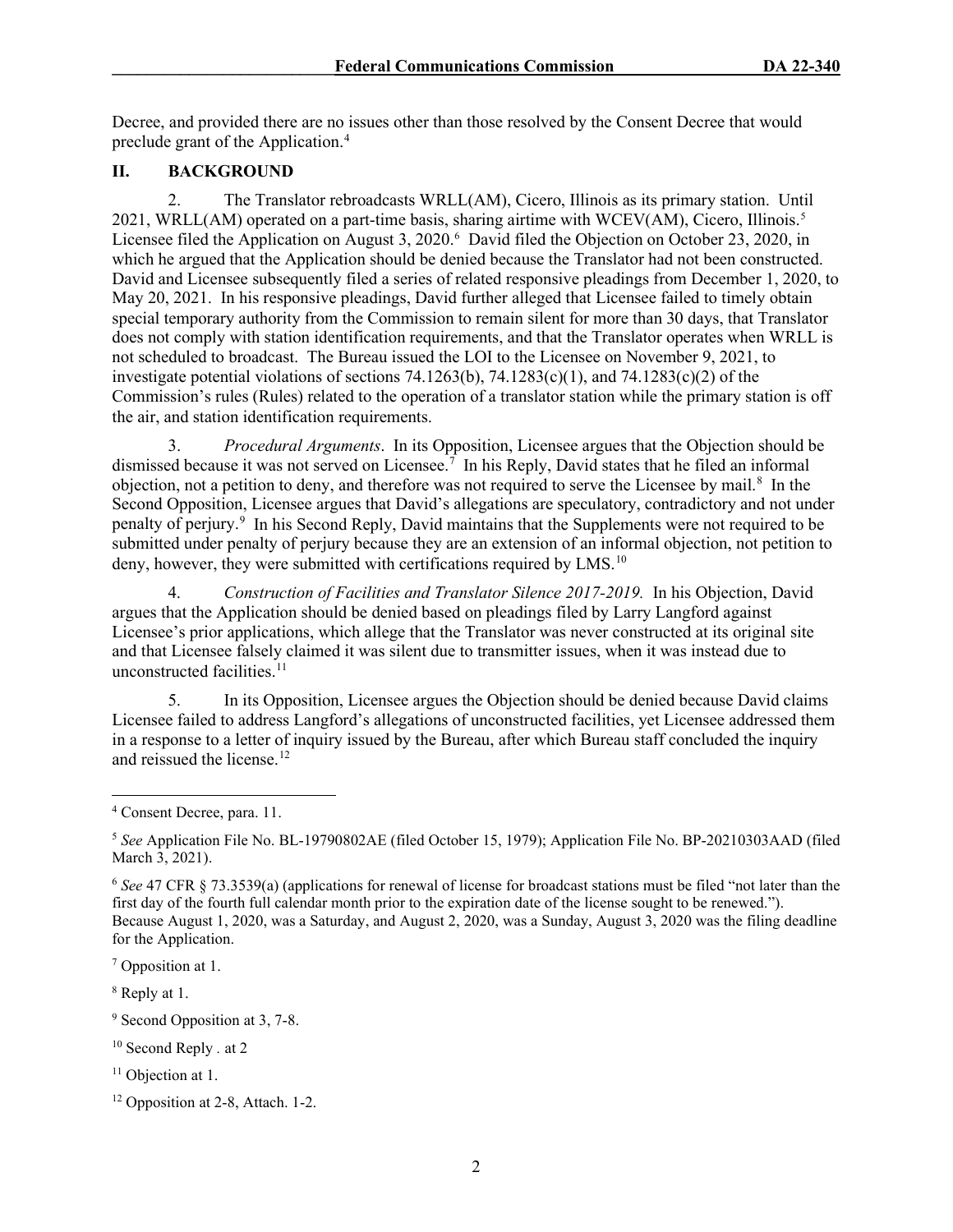6. In his Reply, David concedes that his Objection is based only on the public record and Licensee's Response is not publicly available, therefore, he has no objection to granting the Application if the Bureau determined that Licensee did not make false claims with regard to the construction of the Translator.<sup>13</sup>

7. *Translator Silence and Resumption 2020-2021.* In Supplement 1, David argues that the Translator's license automatically expired under section  $312(g)$  of the Communications Act of 1934 (Act), as amended,<sup>[14](#page-2-1)</sup> because it did not resume operations prior to March 7, 2021 at 12 a.m.<sup>15</sup> David also states that when he travelled to the transmitter area on March 3, 2021, March 4, 2021, twice on March 6, 2021, and March 7, 2021, the Translator was silent.<sup>[16](#page-2-3)</sup> In Supplement 2, David maintains that the Translator was back on the air on March 9, 2021,<sup>[17](#page-2-4)</sup> and therefore, if it had been on the air when he listened from March 3, 2021 through March 7, 2021, he would have heard the broadcast.<sup>18</sup> He concludes that the Translator did not return to air prior to one year of silence and therefore its license has expired under  $312(g)$ .<sup>19</sup>

8. In his Comments, Langford acknowledges that he has filed pleadings against applications related to the Translator in the past but maintains that he must clarify the record because he heard the Translator broadcasting on March 5, 2021 and March 6, 2021 and includes the locations and times he listened to the broadcast.<sup>[20](#page-2-7)</sup>

9. In Supplement 3, David argues that Langford's Comments present a conflict of interest because Langford is a technician who has worked with Licensee in the past, and may have an ongoing relationship with the Translator.<sup>[21](#page-2-8)</sup> In Supplement 5, David states that while he cannot prove that the Translator did not resume prior to March 7, 2021 at 12 a.m., based on inaccuracies and falsehoods in filings, he believes the Translator did not return to  $\ar{a}$ <sup>22</sup>

10. In its Second Opposition, Licensee counters that: 1) the Translator was granted STA to resume operations at a lower output on March 4, 2021, and therefore resumed operations on March 5, 2021, avoiding  $312(g)$  expiration;<sup>[23](#page-2-10)</sup> 2) the only times David reports the Translator as silent were prior to its return on March 5, 2021 and during a brief technical issue on the evening of March 6, 2021, after which the Translator resumed at 11:20 a.m. on March 7, 2021;<sup>[24](#page-2-11)</sup> and 3) under section 74.1262(a), the Translator is not required to adhere to a regular operating schedule so the March 6, 2021 evening interruption of service should not prevent grant of the Application.<sup>25</sup>

<span id="page-2-5"></span><sup>18</sup> *Id.* at 1.

<span id="page-2-9"></span><sup>22</sup> Supplement 5 at 1*.*

<span id="page-2-0"></span><sup>13</sup> Reply*.* at 2.

<span id="page-2-1"></span> $14$  47 U.S.C. § 312(g).

<span id="page-2-2"></span><sup>&</sup>lt;sup>15</sup> Supplement 1 at 1.

<span id="page-2-3"></span><sup>16</sup> *Id.* at 1-2.

<span id="page-2-4"></span><sup>&</sup>lt;sup>17</sup> Supplement 2 at 1.

<span id="page-2-6"></span><sup>19</sup> *Id.* at 2.

<span id="page-2-7"></span><sup>20</sup> Comments at 1.

<span id="page-2-8"></span><sup>21</sup> Supplement 3 at 2*.*

<span id="page-2-10"></span><sup>23</sup> Second Opposition at 1, 4-5.

<span id="page-2-11"></span><sup>24</sup> *Id.* at 1-3.

<span id="page-2-12"></span><sup>25</sup> *Id.* at 6.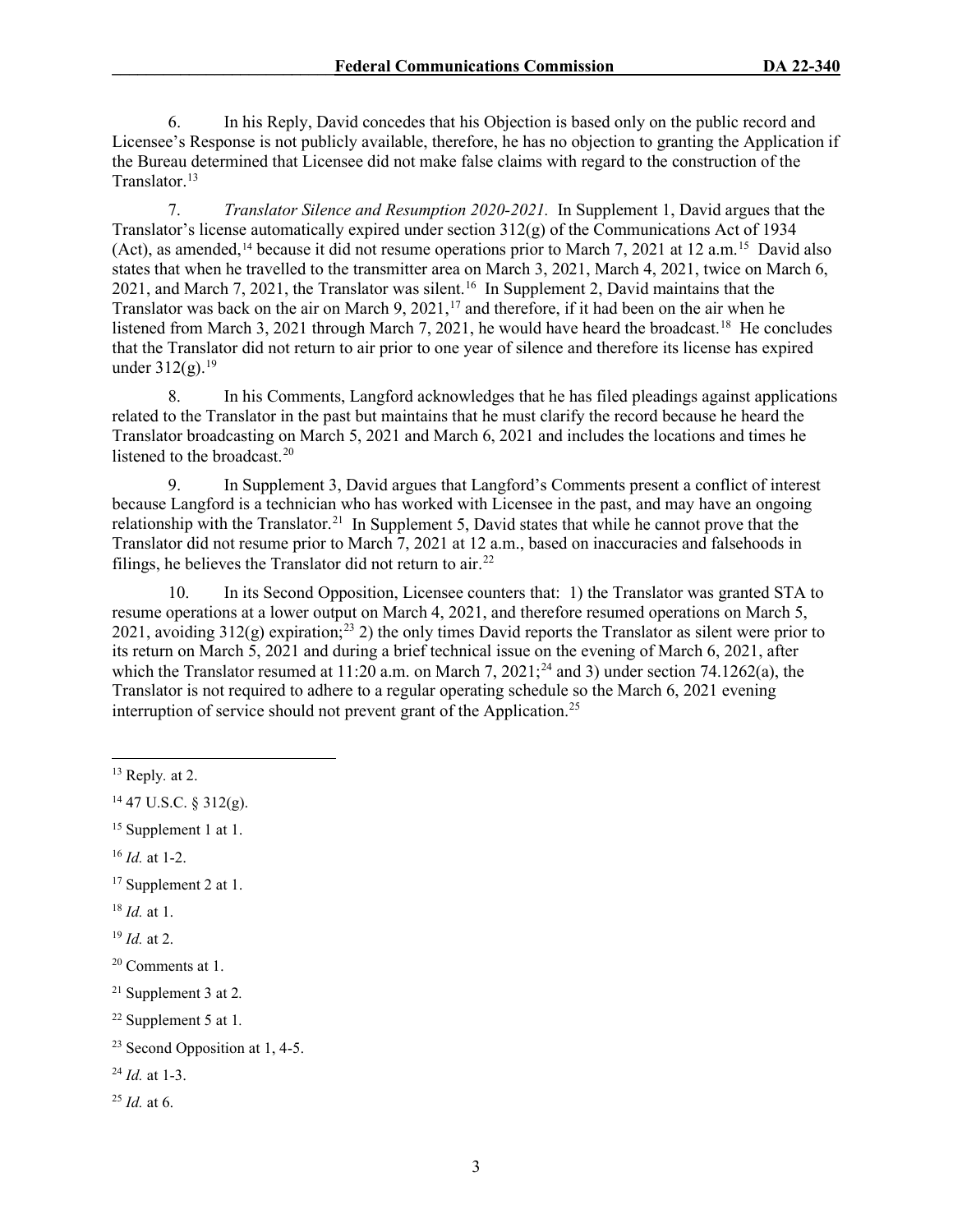11. *Station Identification.* In Supplement 3, David alleges that the Translator did not identify its call sign during a one-hour period.<sup>26</sup> In Supplement 5, David acknowledges that the Translator need not identify its call sign if it is operating pursuant to section 74.1283(c)(1) instead of 74.1283(c)(2).<sup>27</sup>

12. In its Second Opposition, Licensee counters that David has made this allegation moot.<sup>[28](#page-3-2)</sup> In its LOI Response, Licensee states that it conforms to the station identification requirements under section  $73.1283(c)(2)(i).^{29}$  $73.1283(c)(2)(i).^{29}$  $73.1283(c)(2)(i).^{29}$ 

13. *Broadcasting While Primary Station is Off the Air.* In Supplement 3, David maintains that Licensee's resumption of operations notice, explaining why David did not hear the Translator broadcasts, contains the following inaccuracies: 1) the primary station's weekend broadcast schedule is incorrect, and moreover, Licensee claims it resumed operation on March 7, 2021 at 11:20 a.m. but the primary station was not on the air at that time;<sup>[30](#page-3-4)</sup> and  $2)$  the Translator does not suspend programming while its primary station is off the air because he listened to the Translator broadcasting on at least two occasions while the primary station was off the air.<sup>31</sup> In Supplement 4, David reasserts that the Translator is continuing to operate while the primary station is off the air, in violation of section 74.1263(b).<sup>[32](#page-3-6)</sup>

14. In its Second Opposition, Licensee argues that David's allegations that the Translator is broadcasting or originating programming while its primary station is off the air are false because operations are suspended while the primary station is off the air and the Translator has no program origination capability.[33](#page-3-7) 

15. In his Second Reply, David alleges that Licensee's claims that it was not broadcasting while the primary station was off the air are false because he heard its broadcast when the primary was not scheduled to air.<sup>[34](#page-3-8)</sup> In Supplements 6 and 7, David submits an affidavit under penalty of perjury and a link to a recording in support of his allegations that the Translator was broadcasting while its primary station was off the air on March 14, 2021.[35](#page-3-9) 

16. In the LOI Response, Licensee admits that it inadvertently transmitted an unmodulated carrier when the primary station was off the air.<sup>36</sup> Licensee also states that during periods of storm activity, the Translator would unmute or remain on the air due to occasional bursts of static.<sup>[37](#page-3-11)</sup> Licensee also maintains that: 1) no other primary station was ever broadcast during the requested timeframe, or at any time since then;<sup>[38](#page-3-12)</sup> and 2) it has never originated programming.<sup>[39](#page-3-13)</sup>

<span id="page-3-4"></span><sup>30</sup> Supplement 3 at 1.

<span id="page-3-5"></span><sup>31</sup> *Id.* at 2.

- <span id="page-3-6"></span><sup>32</sup> Supplement 4 at 1.
- <span id="page-3-7"></span><sup>33</sup> Second Opposition at 6-7.
- <span id="page-3-8"></span><sup>34</sup> Second Reply at 1-2.
- <span id="page-3-9"></span><sup>35</sup> Supplement 6.
- <span id="page-3-10"></span><sup>36</sup> LOI Response at 1.

<span id="page-3-11"></span><sup>37</sup> *Id.*

<span id="page-3-12"></span><sup>38</sup> *Id.* at 2.

<span id="page-3-13"></span><sup>39</sup> *Id.*

<span id="page-3-0"></span><sup>26</sup> Supplement 3 at 2.

<span id="page-3-1"></span><sup>27</sup> Supplement 5 at 1.

<span id="page-3-2"></span><sup>28</sup> Second Opposition at 5.

<span id="page-3-3"></span><sup>29</sup> LOI Response at 2*.*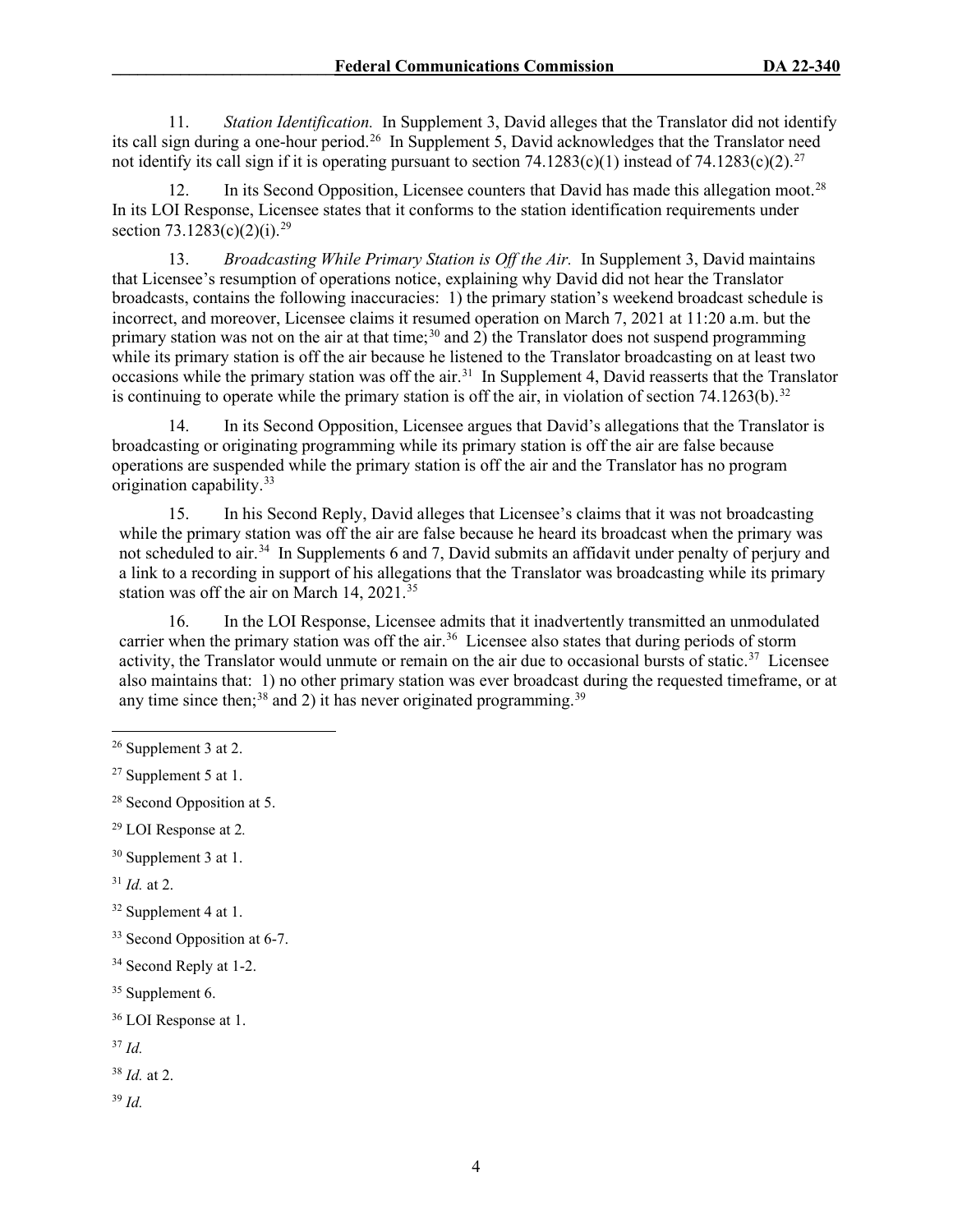17. In his Reply to LOI Response, David counters that: 1) on March 9, 2021 and March 13, 2021, he observed the Translator broadcasting while the primary station was off the air, and heard programming, not static, as Licensee claimed in the LOI Response;  $40$  and 2) WRLL was identified in the programming he heard on March 14, 2021, despite the primary being off the air.<sup>[41](#page-4-1)</sup>

18. In its Supplemental LOI Response, Licensee states that it worked to identify the discrepancies raised by David and explains that: 1) due to over the air signal reception issues, the Translator was set up to receive the WRLL programming via an internet feed;<sup>[42](#page-4-2)</sup> 2) when WRLL is on the air, its internet feed is identical to its aired content, however, during the time David observed in March, WRLL was off the air so WRLL's internet-only content was being automatically rebroadcast on the Translator; [43](#page-4-3) 3) the internet feed continued through April 9, 2021 when a new receiver capable of receiving over the air content was installed, however, in September of 2021, WRLL began broadcasting 24 hours a day and resumed use of the internet feed;<sup>[44](#page-4-4)</sup> David is correct that he observed the Translator broadcasting WRLL programming while WRLL was off the air, however, it was not original programming nor produced in any way by the Translator.<sup>[45](#page-4-5)</sup>

19. *Truthful and Accurate Statements*. In his Objection, David maintains that because there was nothing in the record to refute allegations that the Translator facilities were never constructed, Licensee has a history of making false claims and the Application should be denied.<sup>[46](#page-4-6)</sup> In his Reply, David argues that Licensee's disregard for the Rules is further evidenced by the fact that although the Translator went silent on March 6, 2020, Licensee failed to file an application for special temporary authority (STA) to remain silent until July 6, 2020.<sup>47</sup> In Supplement 5, David reiterates that the discrepancies in the resumption of operations cannot be explained as inadvertent mistake because the timeline is critical to determine whether the Translator resumed operations prior to expiration under  $312(g)$ , and whether the Translator is broadcasting while the primary station is off the air.<sup>[48](#page-4-8)</sup> In his Second Reply, David states that Licensee has motive to mislead the Commission to avoid license expiration and violations of the Rules;<sup>[49](#page-4-9)</sup> and reiterates that Licensee acknowledged that David accurately listed the primary station's schedule, making its claim of resumption on March 7, 2021 at 11:20 a.m. false because the primary station was off the air.<sup>[50](#page-4-10)</sup> In his Reply to LOI Response, David notes that Licensee still has not confirmed whether its claimed resumption on March 7, 2021, was consistent with the primary station's schedule;<sup>[51](#page-4-11)</sup> and 2) because Licensee has made multiple false statements in its LOI Response and previous filings, dismissal of the Application is appropriate.<sup>[52](#page-4-12)</sup>

<span id="page-4-4"></span><sup>44</sup> *Id*.

<span id="page-4-5"></span><sup>45</sup> *Id*.

```
46 Objection at 1.
```
<span id="page-4-7"></span> $47$  Reply at 2.

<span id="page-4-0"></span><sup>40</sup> Reply to LOI Response at 1.

<span id="page-4-1"></span><sup>41</sup> *Id*.

<span id="page-4-2"></span><sup>42</sup> Supplemental LOI Response at 1.

<span id="page-4-3"></span><sup>43</sup> *Id*.

<span id="page-4-8"></span><sup>48</sup> Supplement 5 at 1-2.

<span id="page-4-9"></span><sup>49</sup> Second Reply at 3.

<span id="page-4-10"></span><sup>50</sup> *Id*. at 1.

<span id="page-4-11"></span><sup>&</sup>lt;sup>51</sup> Reply to LOI Response at 1.

<span id="page-4-12"></span><sup>52</sup> *Id.*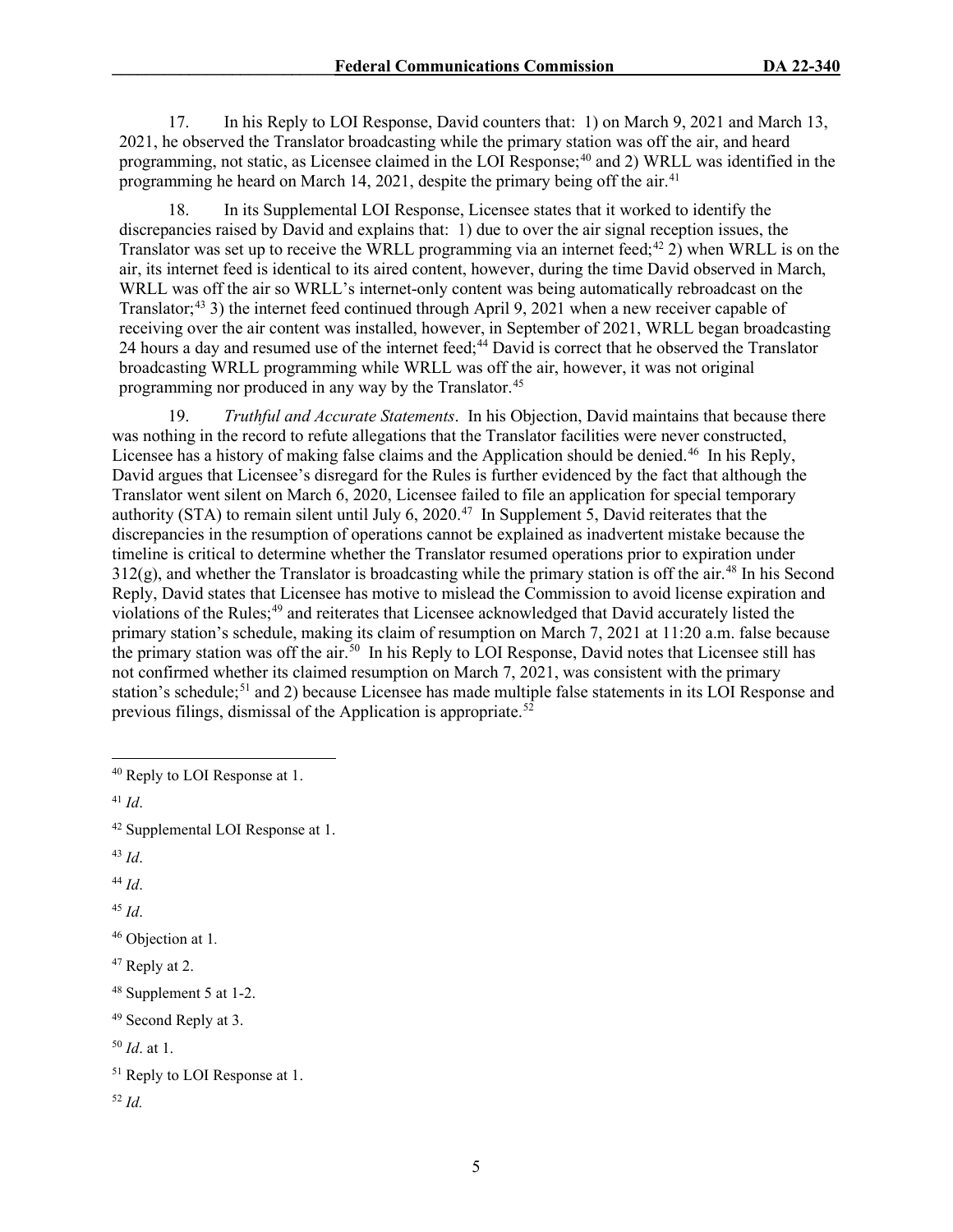20. Lastly, in his Reply to Supplemental LOI Response, David argues that: 1) Licensee only admitted to broadcasting while the primary station was off the air after presentation of irrefutable evidence;<sup>[53](#page-5-0)</sup> 2) in both the LOI Response and prior filings, Licensee repeatedly made false claims;<sup>[54](#page-5-1)</sup> 3) Licensee must have been aware the Translator was rebroadcasting while the primary was off the air because its claimed resumption on March 7, 2021 was outside the WRLL operating schedule, which it confirmed;[55](#page-5-2) and 4) since Licensee made multiple provable false statements to the Commission, dismissal of the Application is appropriate.<sup>[56](#page-5-3)</sup>

## **III. DISCUSSION**

# **A. Procedural Issues.**

21. We reject Licensee's argument that the Objection should be dismissed because it was not served on Licensee, citing section 1.106(f) of the Rules outlining requirements for petitions for reconsideration.<sup>[57](#page-5-4)</sup> Licensee confuses the requirements applicable to petitions for reconsideration and applications for review with those governing informal objections.<sup>58</sup> Section 73.3587 of the Rules requires that informal objections be made in writing, signed, and submitted prior to any action by the Commission on the challenged application.<sup>59</sup> The Objection satisfies these requirements.<sup>60</sup> We also reject Licensee's attempt to challenge certain of David's pleadings that were not signed under penalty of perjury.<sup>[61](#page-5-8)</sup> Because David's pleadings were corroborated by a video recording that supported his claims, we find David's pleadings reliable.<sup>[62](#page-5-9)</sup>

# **B. Substantive Issues.**

22. *Construction of Facilities and Translator Silence 2017-2019.* We reject David's allegations that the Translator was never constructed, never resumed operations, and falsely claimed it was silent due to transmitter issues, in violation of sections  $312(g)$  and section 1.17 of the Rules.<sup>63</sup> In 2019, Bureau staff sent Licensee an Operational Status Inquiry Letter (OSI) in response to pleadings alleging that the Translator's facilities were never constructed and the Translator was silent.<sup>64</sup> After

<span id="page-5-1"></span><sup>54</sup> *Id.*

<span id="page-5-2"></span><sup>55</sup> *Id.*

<span id="page-5-3"></span><sup>56</sup> *Id.*

<span id="page-5-4"></span><sup>57</sup> 47 CFR § 1.106(f).

<span id="page-5-5"></span><sup>58</sup> *Compare* 47 U.S.C. §§ 405(a) and 47 CFR §§ 1.106, 1.115, 73.3584 *with* 47 CFR § 73.3587. None of the decisions Licensee cites concern informal objections. *See* Opposition at 1.

<span id="page-5-6"></span><sup>59</sup> 47 CFR § 73.3587.

<span id="page-5-7"></span> $60$  Moreover, in cases where an informal objection is not served on a party, the Bureau's practice is to provide the party with a copy and afford them the opportunity to respond.

<span id="page-5-8"></span> $61$  Second Opposition at 3, n. 4.

<span id="page-5-9"></span><sup>62</sup> *Rock'n'Roll Preservation Society*, Letter Order, 23 FCC Rcd 16630, 16638 (MB 2008), *aff'd, Applications for Review of Decisions Regarding Six Applications for New Low Power FM Stations*, Memorandum Opinion and Order, 28 FCC Rcd 13390, 13399-13401 (2013) (hearsay statements made in an unsworn declaration were unreliable without corroborating evidence).

<span id="page-5-10"></span><sup>63</sup> 47 U.S.C. § 312(g); 47 CFR § 1.17.

<span id="page-5-11"></span><sup>64</sup> See Letter from Victoria McCauley, Attorney, Audio Division, MB, FCC, to Centro Cristiano de Vida Eterna (sent Apr. 18, 2019); *see also* pleadings attached to Application File No. BPFT-20170908AAN (filed Dec. 11, 2017,

<span id="page-5-0"></span><sup>53</sup> Reply to Supplemental LOI Response at 1.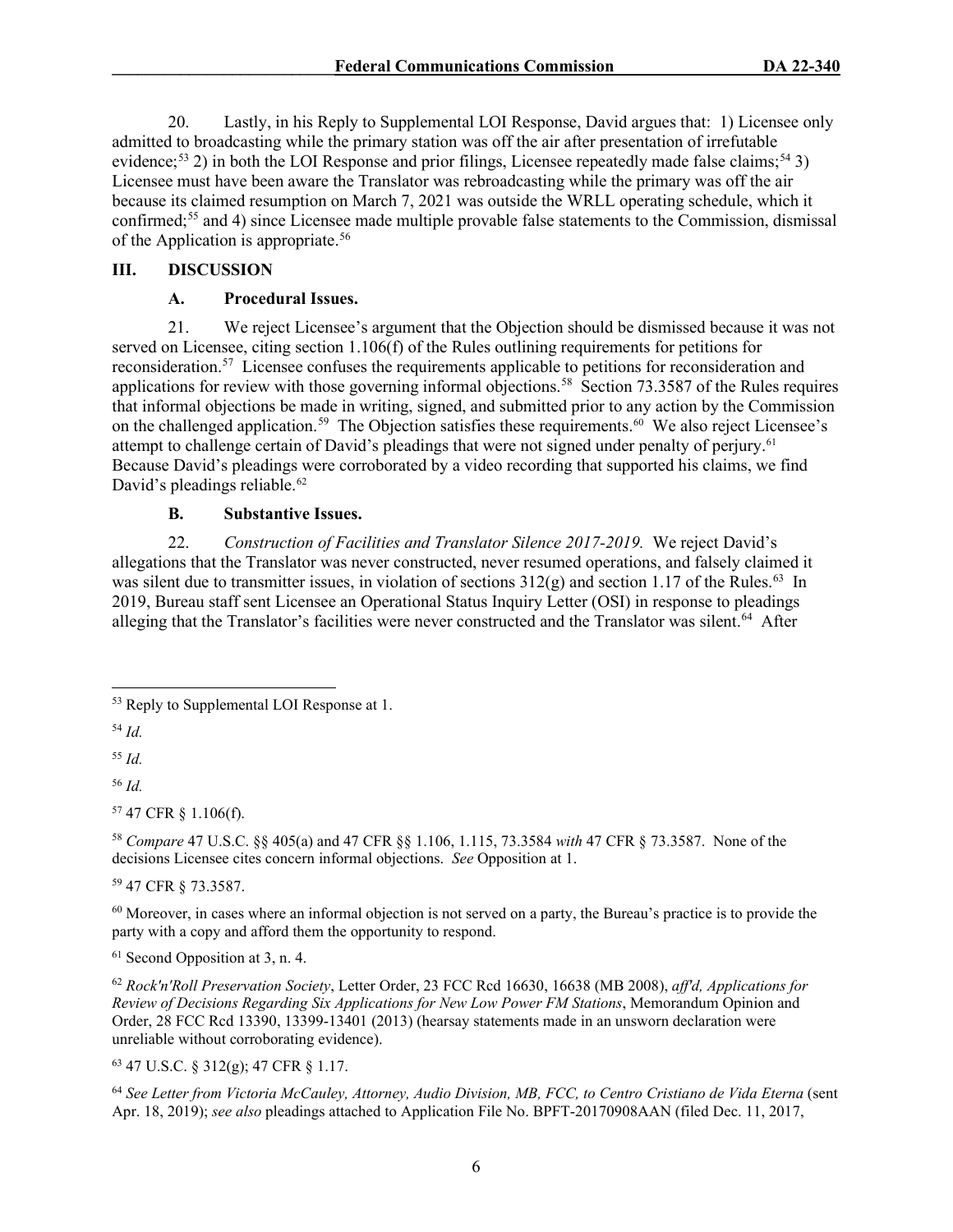review of Licensee's OSI Response and related documentation, Bureau staff concluded the inquiry and reissued a corrected license.[65](#page-6-0) Accordingly, we find that Licensee did not make false claims regarding the construction of the Translator's facilities.

23. *Translator Silence and Resumption 2020-2021.* We also reject the assertion that the Translator failed to resume operations prior to one year of silence, resulting in expiration under section  $312(g)$  of the Act. The Translator went silent the evening of March 6, 2020, and it resumed operations on March 5, 2021, after grant of STA to operate at lower power.<sup>[66](#page-6-1)</sup> Licensee maintains that it resumed operations on March 5, 2021 and only temporarily went silent due to a brief technical issue on the evening of March 6, 2021, after which the Translator resumed on March 7, 2021.<sup>67</sup> Moreover, in his Comments in support of the Application, Langford stated that he observed the Translator broadcasting on the evening on March 5, 2021, and the morning of March 6, 2021.<sup>68</sup> Lastly, David ultimately concedes that he cannot offer any proof that the Translator did not resume, as it claims, prior to March 7, 2021.<sup>[69](#page-6-4)</sup> As such, we find that the Translator resumed operations prior to one year of silence and therefore did not expire pursuant to section  $312(g)$  of the Act.

24. *Station Identification.* We also reject David's allegation that Licensee failed to adhere to station identification requirements, in violation of sections  $74.1283(c)(1)$  or  $74.1283(c)(2)$  of the Rules.<sup>[70](#page-6-5)</sup> In the LOI Response, under penalty of perjury, Licensee confirmed that it conforms with the station identification requirements under section  $73.1283(c)(2)(i)$  using International Morse Code.<sup>[71](#page-6-6)</sup> Moreover, David does not submit any evidence to refute Licensee's assertion that it complies with section 73.1283(c)(2)(i).

25. *Broadcasting While Primary Station is Off the Air.* We find that, as alleged in the Objection and related pleadings,<sup>[72](#page-6-7)</sup> the Translator was on the air, radiating during extended periods of time, while the primary station was off the air, in violation of section 74.1263(b) of the Rules.<sup>73</sup> Licensee states in its LOI Response that the Translator transmitted an unmodulated carrier when the primary station

<span id="page-6-1"></span><sup>66</sup> Request for Silent STA, Application File No. BLSTA-20200706AAR (filed Jul. 8, 2020); Application File No. BSTA-20210226AAJ (filed Mar. 1, 2021) (authorizing the Translator to resume operations at a lower power and reminding Licensee that the Translator license will expire if operations do not resume by March 6, 2021).

<span id="page-6-2"></span><sup>67</sup> Second Opposition. at 1-3.

<span id="page-6-3"></span><sup>68</sup> Comments at 1. We find Langford's Comments persuasive because although he has worked in some capacity as a technician for the Translator, David has failed to show that he has a current relationship with the Translator.

<span id="page-6-4"></span><sup>69</sup> Supplement 5 at 1.

<span id="page-6-5"></span><sup>70</sup> 47 CFR §§ 74.1283(c)(1), 74.1283(c)(2) (requiring translator station identification using one of the two methods listed).

<span id="page-6-6"></span><sup>71</sup> LOI Response at 1.

<span id="page-6-7"></span><sup>72</sup> Supplement 3 at 1-2; Supplement 4 at 1; Second Reply at 1-2; Supplement 6; Supplement 7; Reply to LOI Response at 1.

<span id="page-6-8"></span><sup>73</sup> 47 CFR § 74.1263(b) (providing that "... FM Translator station[s] rebroadcasting the signal of an AM, FM or LPFM primary station shall not be permitted to radiate during extended periods when signals of the primary station are not being retransmitted.").

supplemented Dec. 13, 2017 and Mar. 13, 2018) and Application File No. BLSTA-20171212ACW (filed Dec. 14, 2017).

<span id="page-6-0"></span><sup>65</sup> *See Email from Dan J. Alpert, Attorney, to Victoria McCauley, Attorney, Audio Division, MB, FCC,* (sent by electronic mail, Jun. 7, 2019, 12:03 PM); *Email from Victoria McCauley, Attorney, Audio Division, MB, FCC, to Dan J. Alpert, Attorney* (sent by electronic mail, Jun. 20, 2019, 4:12 PM).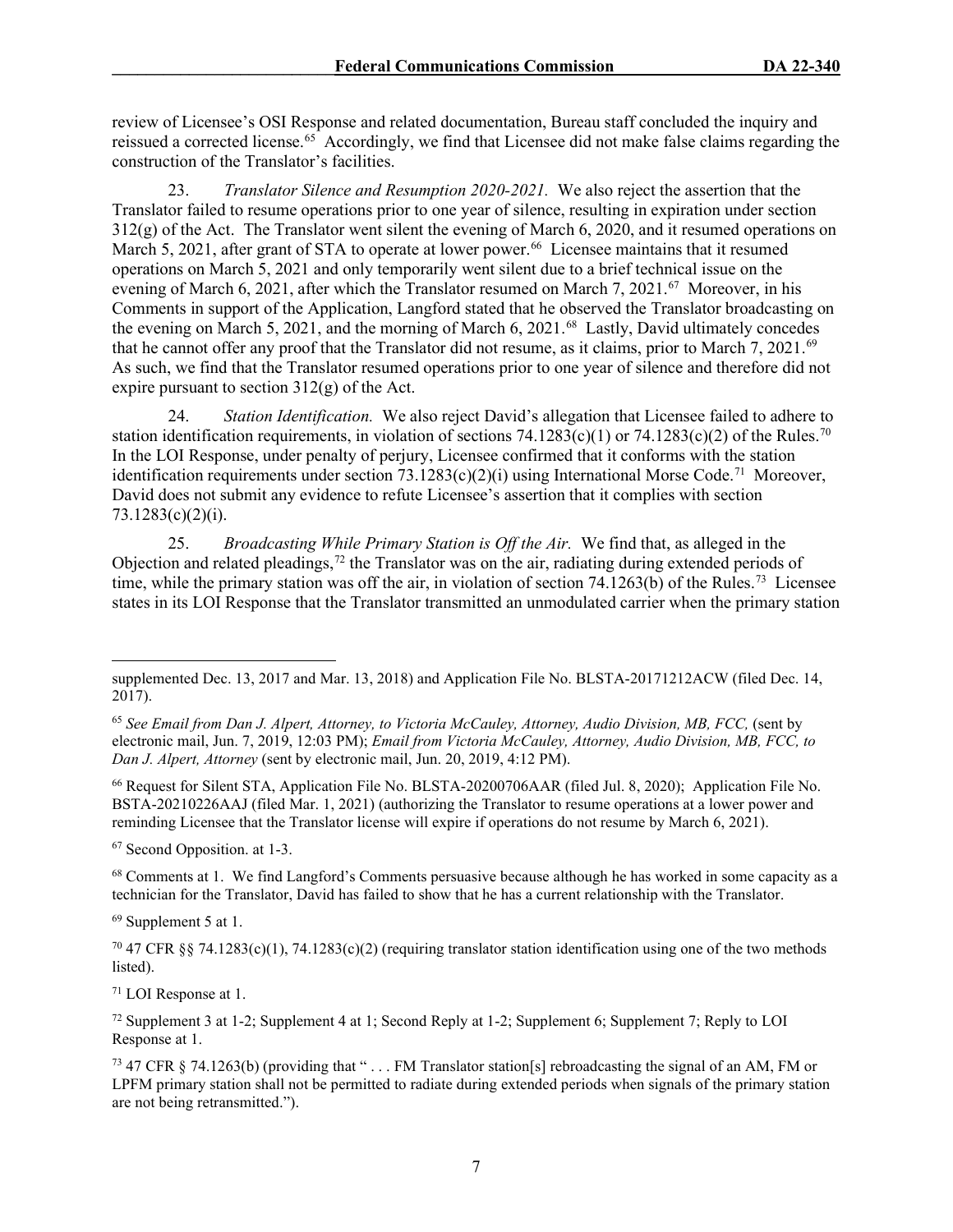was off the air,<sup>74</sup> and during periods of storm activity, the Translator would unmute or remain on air due to occasional bursts of static.[75](#page-7-1) Licensee then clarifies its initial response and confirms that the Translator was in fact broadcasting programming while the primary station was off the air.<sup>76</sup> Licensee explains that the Translator received the primary station's programming via an internet feed,<sup>[77](#page-7-3)</sup> and admits that during the primary station's scheduled off the air periods, the Translator rebroadcast the primary's internet-only content from March 5, 2021 when it resumed operations, through April 9, 2021.<sup>78</sup> The Consent Decree adopted herein addresses these violations.

26. *Truthful and Accurate Statements*. We also find that, as alleged in the Objection and related pleadings, Licensee has provided material factual information that is incorrect, in violation of section 1.17(a)(2) of the Rules.<sup>79</sup> Since the Translator's resumption of operations on March 5, 2021, Licensee failed to monitor its broadcast, resulting in continuous periods of operation while the primary station was off the air. Licensee further failed to notify the Commission that it was broadcasting while the primary station was off the air. Despite numerous pleadings alleging that Licensee violated section 74.1263(b), Licensee maintained that the Translator never broadcast any programming while its primary station was off the air. [80](#page-7-6)

27. In fact, Licensee never admitted to broadcasting while the primary station was off the air until the Bureau's investigation and LOI. Even then, Licensee's statement that the Translator was transmitting static rather than programming, was inaccurate.<sup>81</sup> It was not until Licensee's Supplemental LOI Response, prompted by David's Reply to LOI Response, that Licensee apparently investigated the allegations further, admitting that the primary station's internet-only feed was being broadcast while the primary station was off the air.<sup>[82](#page-7-8)</sup> Moreover, Licensee verified the primary station's broadcast schedule, yet in numerous pleadings still claimed to resume operation after a brief technical issue, at 11:20 a.m. on March 7, 2021, a time at which the primary station was off the air.  $83$ 

## **C. Consent Decree.**

28. As part of this Order, we are adopting a Consent Decree entered into by the Bureau and Licensee. The Consent Decree resolves issues related to Licensee's 1) broadcasting for extended periods of time while its primary station was off the air; 2) failure to timely notify the Commission that the Translator was silent and failure to timely seek authority to remain silent for more than 30 days; and 3) failure to make truthful and accurate statements to the Bureau, in violation of sections 74.1263(b),

<span id="page-7-2"></span><sup>76</sup> Supplemental LOI Response at 1.

<span id="page-7-3"></span><sup>77</sup> *Id.*

<span id="page-7-4"></span><sup>78</sup> *Id.*

<span id="page-7-5"></span><sup>79</sup> 47 CFR § 1.17(a)(2).

<span id="page-7-6"></span><sup>80</sup> Second Opposition at 6-7 ("To the extent Albert David is implying that Station W252AW is broadcasting or originating programming when its primary station is off the air, Albert David is providing false allegations to the FCC . . . Station W252AW *also* suspends programming on a daily basis in accordance with the WRLL license . . . at no time has Station W252AW ever originated programming (or even 'radiated' for 'extended periods') when Station WRLL is not broadcasting programming, in violation of Section 74.1263(b)."); LOI Response at 1 ("This did result in periods of time where although the FM translator was not picking up an actual station RF transmission of a carrier . . . there were static bursts that held the carrier on air.").

<span id="page-7-7"></span><sup>81</sup> LOI Response at 1.

<span id="page-7-8"></span><sup>82</sup> Supplemental LOI Response at 1.

<span id="page-7-9"></span><sup>83</sup> Second Opposition at 2, n. 3.

<span id="page-7-0"></span><sup>74</sup> LOI Response at 1.

<span id="page-7-1"></span><sup>75</sup> *Id.*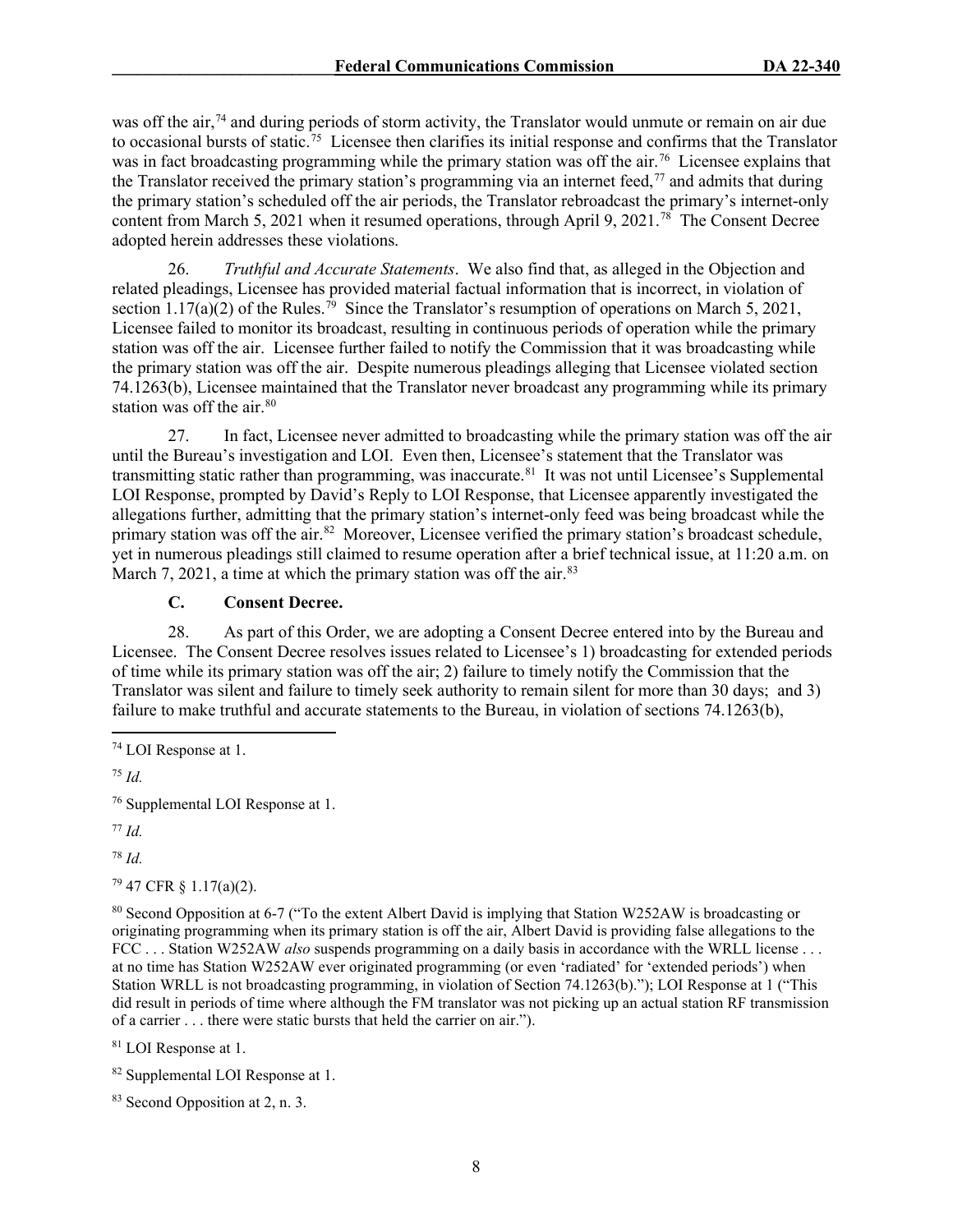74.1263(c), and 1.17(a)(2) of the Rules. Pursuant to the Consent Decree, Licensee agrees, among other things, to make a civil penalty payment to the United States Treasury in the amount of nine thousand dollars (\$9,000).

29. We conclude that nothing in the record before us creates a substantial or material question of fact whether Licensee possesses the basic qualifications to be a Commission licensee. Moreover, we find no evidence of violations that, when considered together, constitute a pattern of abuse.[84](#page-8-0) After reviewing the terms of the Consent Decree, we find the public interest would be served by its approval and by terminating the Bureau's investigation of Licensee's violations of the Rules, subject to the terms of the Consent Decree. We note that, given Licensee's acknowledgment that the Translator did broadcast programming while its primary station was off the air, we grant the Objection in part. As provided in the Consent Decree,  $85$  however, we otherwise deny the Objection.

# **IV. CONCLUSION/ACTIONS**

30. **IT IS ORDERED**, that the Informal Objection filed by Albert David on October 23, 2020, and its related pleadings, **ARE GRANTED IN PART AND OTHERWISE DENIED**.

31. **IT IS FURTHER ORDERED** that, pursuant to sections 4(i), 4(j), and 503(b) of the Communications Act of 1934, as amended, $86$  and by the authority delegated by sections 0.61 and 0.283 of the Rules,[87](#page-8-3) the Consent Decree attached hereto **IS ADOPTED** without change, addition, or modification.

32. **IT IS FURTHER ORDERED** that the investigation by the Media Bureau of the matters noted above **IS TERMINATED**.

33. **IT IS FURTHER ORDERED** that copies of this Order shall be sent, by First Class and Certified Mail, Return Receipt Requested, to Centro Cristiano de Vida Eterna c/o Dan J. Alpert, Law Office of Dan J. Alpert, 2120 N. 21st Rd. Arlington, VA 22201, and to Albert David, 2632 Kenilworth Ave, Berwyn, IL 60402.

### FEDERAL COMMUNICATIONS COMMISSION

Albert Shuldiner Chief, Audio Division Media Bureau

<span id="page-8-3"></span><sup>87</sup> 47 CFR §§ 0.61, 0.283.

<span id="page-8-0"></span><sup>&</sup>lt;sup>84</sup> For example, we do not find here that the Licensee's Translator operation "was conducted in an exceedingly careless, inept and negligent manner and that the licensee is either incapable of correcting or unwilling to correct the operating deficiencies." *See Heart of the Black Hills Stations*, Decision, 32 FCC 2d 196, 198, para. 6 (1971). Nor do we find on the record here that "the number, nature and extent" of the violations indicate that "the licensee cannot be relied upon to operate [the station] in the future in accordance with the requirements of its licenses and the Commission's Rules." *Id.* at 200, para. 11. *See also Center for Study and Application of Black Econ. Dev.*, Hearing Designation Order, 6 FCC Rcd 4622 (1991); *Calvary Educ. Broad. Network, Inc*., Hearing Designation Order, 7 FCC Rcd 4037 (1992).

<span id="page-8-1"></span><sup>85</sup> Consent Decree, para. 10.

<span id="page-8-2"></span> $86$  47 U.S.C. §§ 154(i), 154(j), 503(b).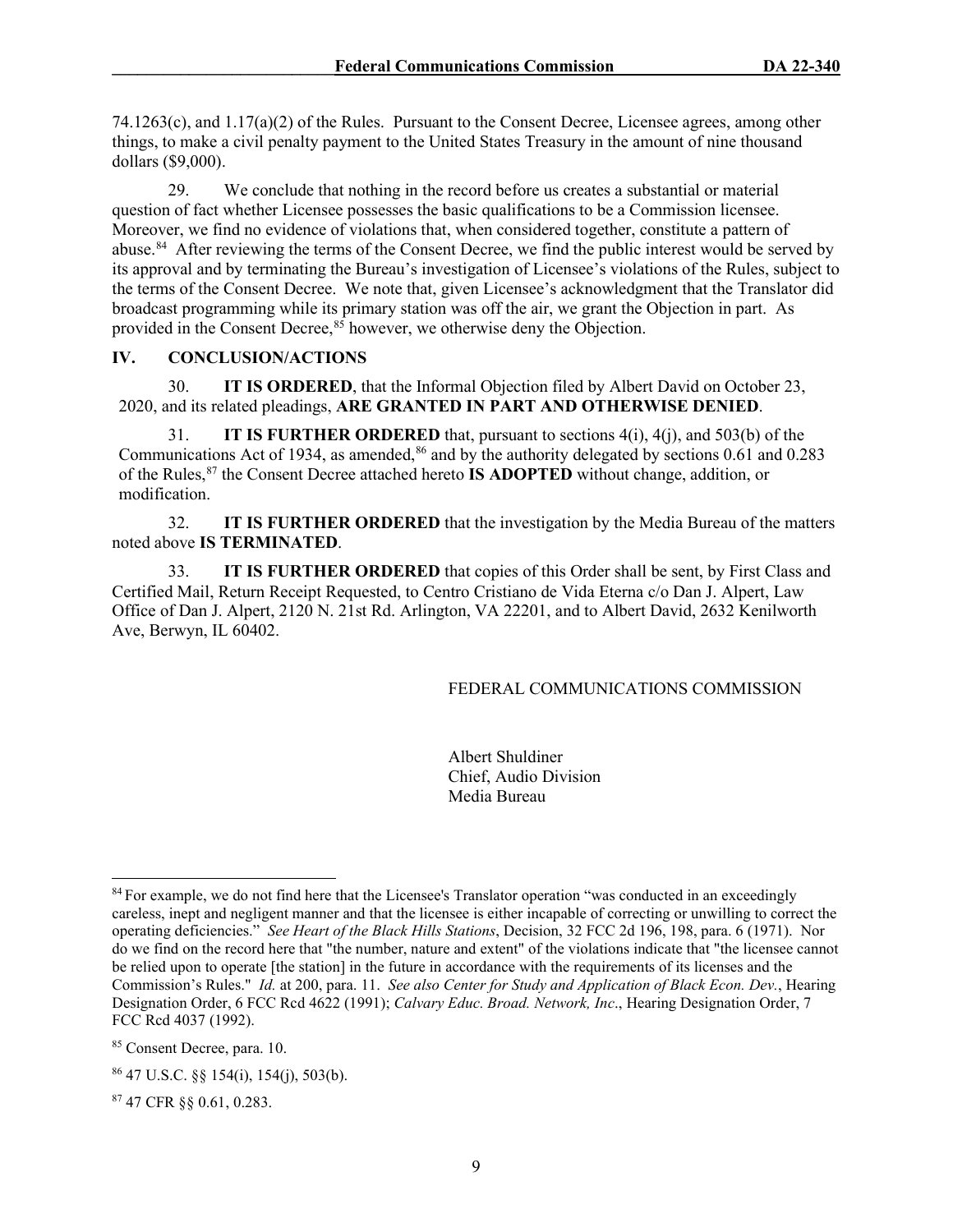## **Before the Federal Communications Commission Washington, D.C. 20554**

| In re Application of            |                                 |
|---------------------------------|---------------------------------|
|                                 |                                 |
| Centro Cristiano de Vida Eterna | NAL/Acct. No. MB-202241410009   |
| For Renewal of License for      | FRN: 0017010596                 |
| Station W252AW                  | Facility ID No. 149046          |
| Chicago, Illinois               | Application File No. 0000120118 |
|                                 |                                 |
|                                 |                                 |

# **CONSENT DECREE**

# **Adopted: April 5, 2022 Released: April 5, 2022**

1. The Media Bureau of the Federal Communications Commission and Centro Cristiano de Vida Eterna (hereafter "Licensee," as defined below), by their authorized representatives, hereby enter into this Consent Decree for the purpose of terminating the Media Bureau's investigation into the Licensee's compliance with sections 74.[1](#page-9-0)263(b) and  $1.17(a)(2)$  of the Commission's rules<sup>1</sup> relating to the operation of a translator station while its primary station is off the air and providing truthful and accurate information to the Commission.

## **I. DEFINITIONS**

- 2. For the purposes of this Consent Decree, the following definitions shall apply:
	- (a) "Act" means the Communications Act of 1934, as amended, 47 U.S.C. § 151 *et seq*.
	- (b) "Adopting Order" means an Order of the Bureau adopting the terms of this Consent Decree without change, addition, deletion, or modification.
	- (c) "Application" means the pending application (Application File No. 0000120118) filed on August 3, 2020, for renewal of the Translator's license.
	- (d) "Bureau" means the Media Bureau of the Commission.
	- (e) "Commission" or "FCC" means the Federal Communications Commission and all of its bureaus and offices.
	- (f) "Effective Date" means the date on which the Bureau releases the Adopting Order.
	- (g) "Execution Date" means the date by which both the Bureau and the Licensee have signed the Consent Decree.
	- (h) "Investigation" means the Bureau's investigation into the Licensee's alleged violation of sections 74.1263(b) and 1.17(a)(2) of the Rules.
	- (i) "Licensee" means Centro Cristiano de Vida Eterna and its affiliates, subsidiaries, predecessors-in-interest, and successors-in-interest.
	- (j) "Parties" means the Licensee and the Bureau, each of which is a "Party."

<span id="page-9-0"></span><sup>1</sup> 47 CFR §§ 74.1263(b) and 1.17(a)(2).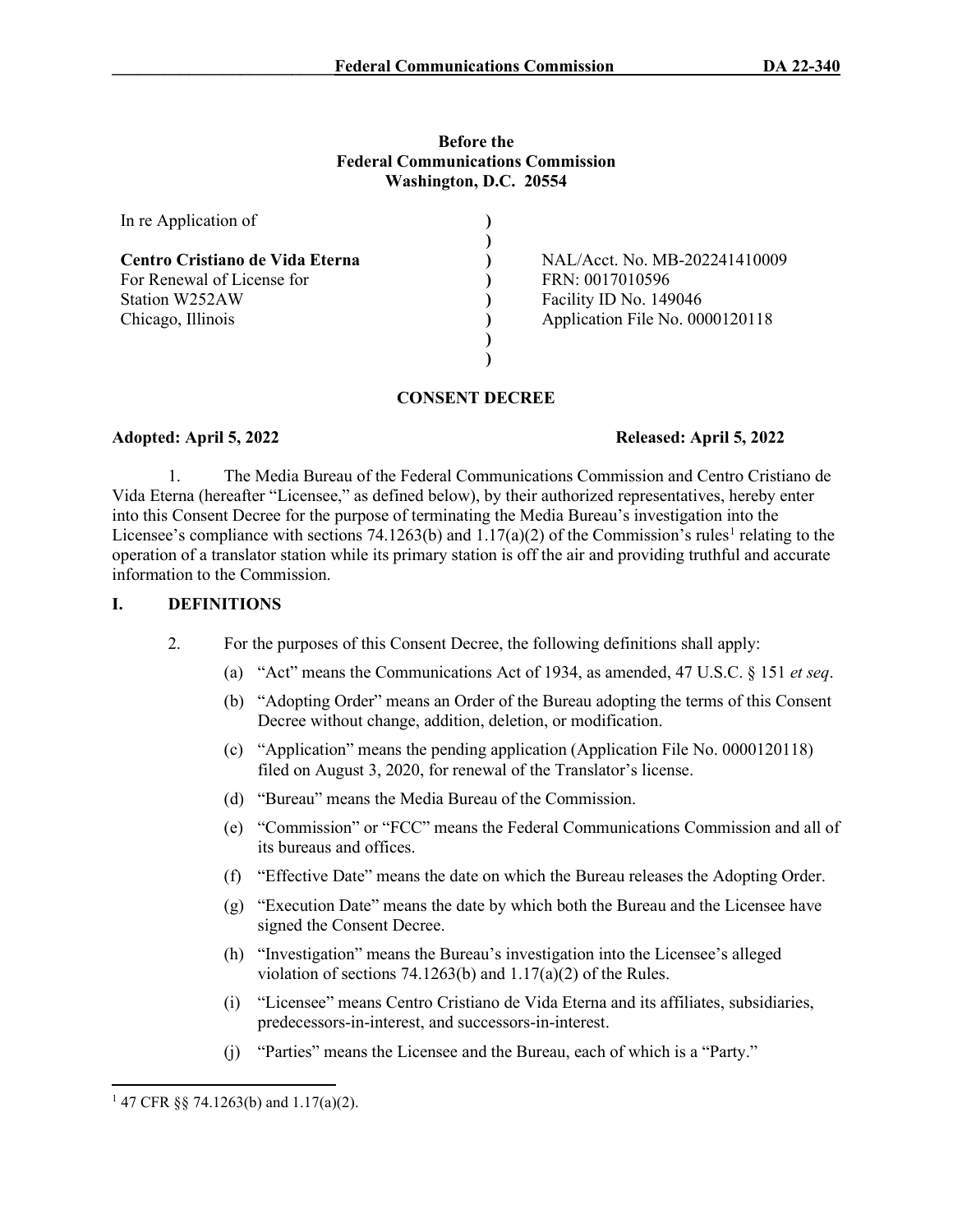- (k) "Rules" means the Commission's regulations found in Title 47 of the Code of Federal Regulations.
- (l) "Silent STA Rule" means 47 CFR 74.1263(c).
- (m) "Translator" means FM translator station W252AW, Chicago, Illinois (Facility ID No. 149046).
- (n) "Translator Rebroadcasting Rule" means 47 CFR § 74.1263(b).
- (o) "Truthful and Accurate Statements Rule" means 47 CFR § 1.17(a)(2).
- (p) "Violations" means the violations of sections 74.1263(c), 74.1263(b) and 1.17(a)(2) of the Rules.

# **II. BACKGROUND**

3. Section 74.1263(c) of the Rules require licensees of translator stations to notify the Commission within 10 days of temporarily discontinuing operations and to obtain Commission authorization if the discontinued operations last beyond 30 days.[2](#page-10-0) Here, the record indicates that the Translator went silent on March 6, 2020, and did not resume operations until March 5, 2021. Licensee should have notified the Commission of the Translator's discontinued operations no later than March 17, 2020, but did not. Additionally, Licensee should have filed a request for special temporary authority for the Translator to remain silent on April 5, 2020, but did not file such a request until July 8, 2020.[3](#page-10-1)

4. Section 74.1263(b) of the Rules provides that "... FM Translator station[s] rebroadcasting the signal of an AM, FM or LPFM primary station shall not be permitted to radiate during extended periods when signals of the primary station are not being retransmitted."<sup>[4](#page-10-2)</sup> The Translator's primary station is WRLL(AM), Cicero, Illinois. Licensee admits that from March 5, 2021 through April 9, 2021, the Translator rebroadcasted its primary station's internet-only feed while the primary station was off the air.

5. Section 1.17(a)(2) of the Rules provides that no person may provide, in any written statement of fact, "material factual information that is incorrect or omit material information that is necessary to prevent any material factual statement that is made from being incorrect or misleading without a reasonable basis for believing that any such material factual statement is correct and not misleading.["5](#page-10-3) Thus, even absent an intent to deceive, a false statement of fact may constitute an actionable violation of section 1.17 of the Rules if it is provided without a reasonable basis for believing that the statement is correct and not misleading.<sup>[6](#page-10-4)</sup> Licensee filed a number of pleadings claiming that the Translator never broadcasted any programming while its primary station was off the air. [7](#page-10-5) Additionally, in

<span id="page-10-0"></span><sup>2</sup> 47 CFR § 74.1263(c).

<span id="page-10-1"></span><sup>&</sup>lt;sup>3</sup> Application File No. BLSTA-20200706AAR (filed Jul. 8, 2020).

<span id="page-10-2"></span><sup>4</sup> 47 CFR § 74.1263(b).

<span id="page-10-3"></span> $5$  47 CFR § 1.17(a)(2).

<span id="page-10-4"></span><sup>6</sup> *See Amendment of Section 1.17 of the Commission's Rules Concerning Truthful Statements to the Commission*, Report and Order, 18 FCC Rcd 4016, 4017, para. 5 (2003) (subsequent history omitted). *See also* 47 CFR § 73.1015, which states in pertinent part that "No applicant . . . shall . . . in any application, pleading, or report or any other written statement submitted to the Commission, make any . . . willful material omission bearing on any matter within the jurisdiction of the Commission."

<span id="page-10-5"></span><sup>7</sup> Second Opposition at 6-7 ("To the extent Albert David is implying that Station W252AW is broadcasting or originating programming when its primary station is off the air, Albert David is providing false allegations to the FCC . . . Station W252AW *also* suspends programming on a daily basis in accordance with the WRLL license . . . at no time has Station W252AW ever originated programming (or even 'radiated' for 'extended periods') when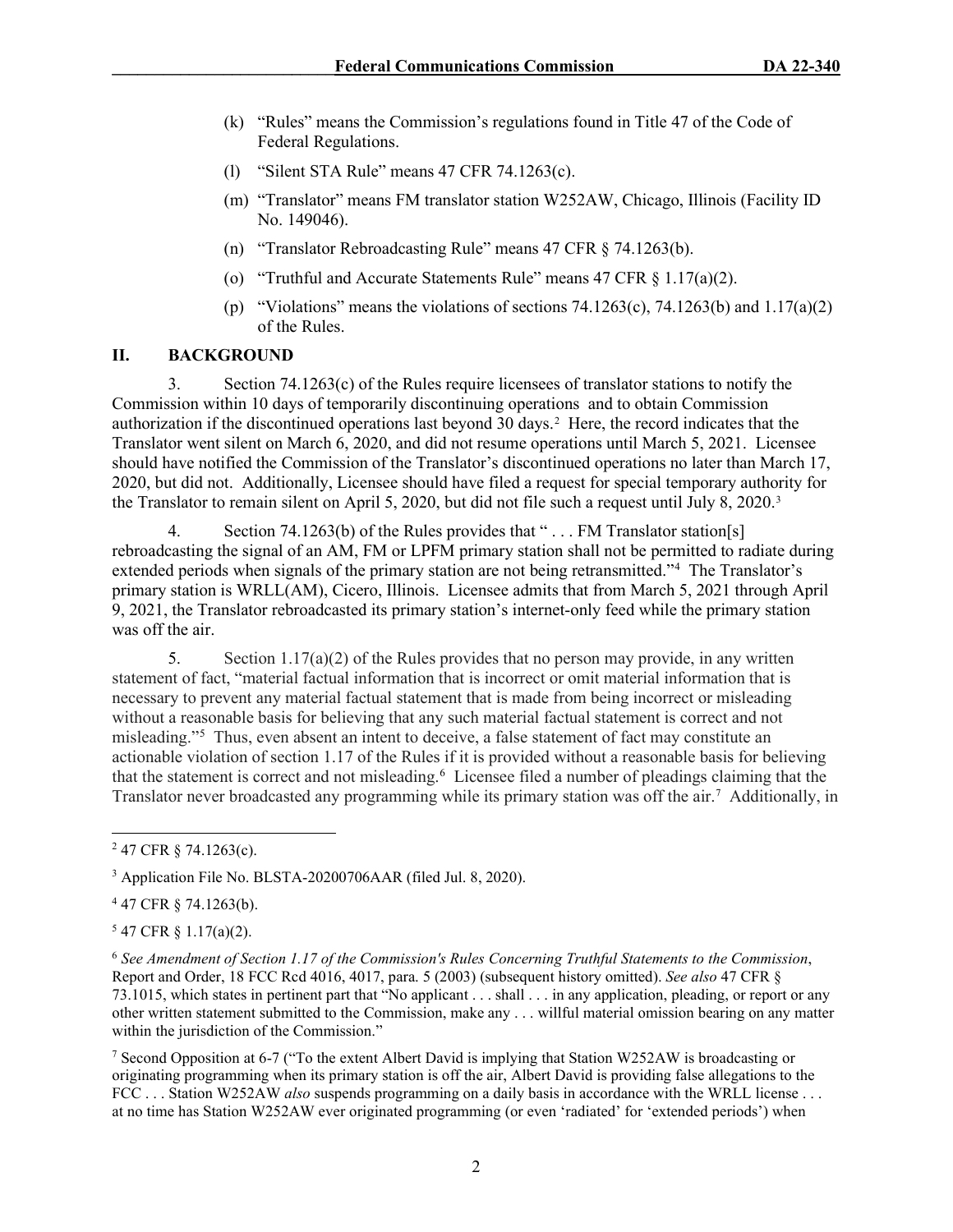its LOI Response resulting from the Bureau's Investigation, Licensee still maintained that it was only broadcasting static bursts, not programming.<sup>[8](#page-11-0)</sup> Licensee did not admit to or clarify that it was in fact rebroadcasting programming from the primary station's internet-only feed while its primary station was of the air until its final filing, the Supplemental LOI Response.<sup>[9](#page-11-1)</sup>

6. We have determined that the Licensee did not comply with the Silent STA Rule, the Translator Rebroadcasting Rule, or the Truthful and Accurate Statements Rule. Specifically, as noted in paragraph 3 above, Licensee did not timely notify the Commission of silence exceeding 10 days, and did not request STA to remain silent for more than 30 days. As discussed in paragraph 4, the Translator was rebroadcasting internet-only programming while its primary station was off the air. Finally, as outlined in paragraph 5 above, Licensee provided inaccurate information in its pleadings and its initial LOI Response when it repeatedly claimed that the Translator was not rebroadcasting while its primary station was off the air, when it was in fact broadcasting internet-only programming. Based on allegations of Licensee's failure to comply with the Silent STA Rule, the Translator Rebroadcasting Rule and the Truthful and Accurate Statements Rule, the Bureau commenced the Investigation and suspended processing the Application.

7. The Bureau and Licensee have negotiated the terms of the Consent Decree that terminates the Investigation into the matters discussed above. As part of the Consent Decree, the Licensee acknowledges that it violated the Silent STA Rule, the Translator Rebroadcasting Rule, and the Truthful and Accurate Statement Rules, and has agreed to make a civil penalty payment of Nine Thousand (\$9,000) to the U.S. Treasury (Civil Penalty).

# **III. TERMS OF AGREEMENT**

8. **Adopting Order**.The provisions of this Consent Decree shall be incorporated by the Bureau in an Adopting Order.

9. **Jurisdiction**. The Licensee agrees that the Bureau has jurisdiction over it and the matters contained in this Consent Decree and has the authority to enter into and adopt this Consent Decree.

10. **Effective Date; Violations**. The Parties agree that this Consent Decree shall become effective on the Effective Date. As of the Effective Date, the Parties agree that this Consent Decree shall have the same force and effect as any other order of the Commission. The Licensee agrees that it is required to comply with each individual condition of this Consent Decree. Each specific condition is a separate condition of the Consent Decree as approved. To the extent that the Licensee fails to satisfy any condition or Rule, in the absence of Commission alteration of the condition or Rule, it will be deemed noncompliant and may be subject to possible enforcement action, including, but not limited to, revocation of the relief, designation of the matter for hearing, letters of admonishment and/or forfeitures. Any violation of the Adopting Order or the terms of this Consent Decree shall constitute a separate violation of a Commission order, entitling the Commission to exercise any rights and remedies attendant to enforcement of a Commission order.

11. **Termination of Investigation**.In express reliance on the covenants and representations in this Consent Decree and to avoid further expenditure of public resources, the Bureau agrees to grant the Objection in part and deny it in all other respects, terminate the Investigation, and process the Application

Station WRLL is not broadcasting programming, in violation of Section 74.1263(b)."); LOI Response at 1 ("This did result in periods of time where although the FM translator was not picking up an actual station RF transmission of a carrier . . . there were static bursts that held the carrier on air.").

<span id="page-11-0"></span><sup>8</sup> LOI Response at 1.

<span id="page-11-1"></span><sup>9</sup> Supplemental LOI Response at 1.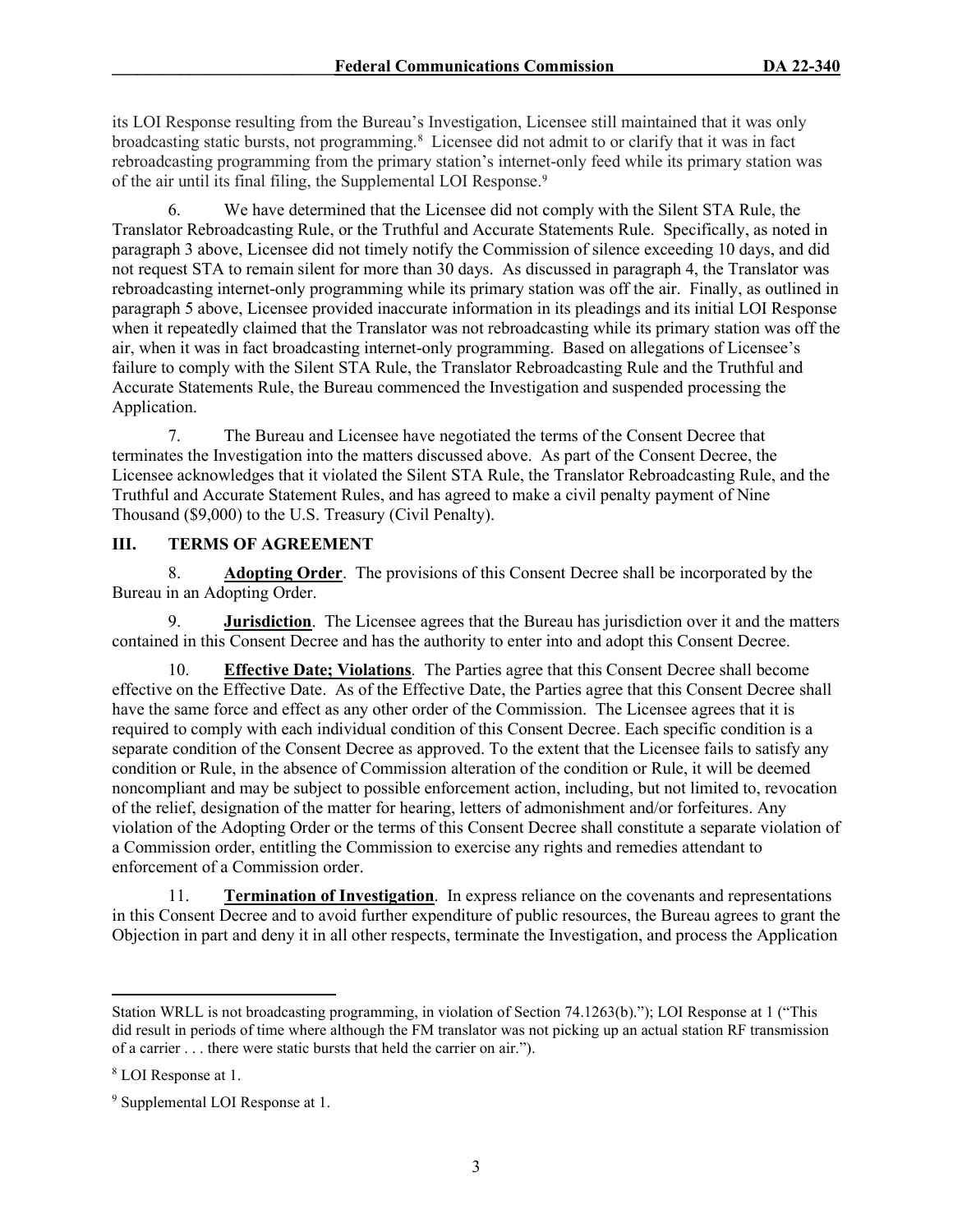in the ordinary course. In consideration for such, the Licensee agrees to the terms, conditions, and procedures contained herein.

12. The Bureau agrees that, in the absence of new material evidence, the Bureau will not use the facts developed in this Investigation through the Effective Date, or the existence of this Consent Decree, to institute, on its own motion or in response to any petition to deny or other third-party objection, any new proceeding, formal or informal, or take any action on its own motion against the Licensee concerning the matters that were the subject of the Investigation. The Bureau also agrees that, in the absence of new material evidence, it will not use the facts developed in the Investigation through the Effective Date, or the existence of this Consent Decree, to institute on its own motion any proceeding, formal or informal, or to set for hearing the question of the Licensee's basic qualifications to be a Commission licensee or to hold Commission licenses or authorizations[.10](#page-12-0)

Admission of Liability. Licensee admits it failed to timely notify the Commission that the Translator suspended operations and failed to request STA to remain silent for more than 30 days, in violation of section 74.1263(c) of the Rules. The Licensee also admits for the purpose of this Consent Decree that it broadcasted programming while its primary station was off the air, in violation of section 74.1263(b) of the Rules. Licensee also admits that it provided inaccurate information to the Commission in pleadings and its LOI Response, in violation of section  $1.17(a)(2)$  of the Rules during the Translator's prior license term.

14. Pursuant to section 503(b)(2)(E) of the Act, in exercising its forfeiture authority, the Commission may consider, among other things, "any history of prior offenses" by the licensee.<sup>[11](#page-12-1)</sup> The Licensee acknowledges that the Commission or its delegated authority may consider the Licensee's admission of liability in this Consent Decree in proposing any future forfeiture against Licensee in the event the Licensee is determined to have apparently committed a violation of the Act, the Rules, or of any orders of the Commission after the Effective Date, whether related to the Violations or otherwise.

15. **Civil Penalty.** Licensee agrees to pay the Civil Penalty to the United States Treasury in the amount of Nine Thousand Dollars (\$9,000), within thirty (30) calendar days after the Effective Date. Licensee acknowledges and agrees that upon execution of this Consent Decree, the Civil Penalty shall become a "Claim" or "Debt" as defined in section 3701(b)(1) of the Debt Collection Improvement Act of 1996.[12](#page-12-2) Licensee will also send electronic notification of payment to Alexander Sanjenis at Alexander.Sanjenis@fcc.gov on the date said payment is made.

16. **Payment**. Payment of the Civil Penalty must be made by credit card, ACH (Automated Clearing House) debit from a bank account using CORES (the Commission's online payment system), <sup>[13](#page-12-3)</sup> or by wire transfer. Payments by check or money order to pay a civil penalty are no longer accepted. Below are instructions that payors should follow based on the form of payment selected:<sup>14</sup>

• Payment by wire transfer must be made to ABA Number 021030004, receiving bank TREAS/NYC, and Account Number 27000001. A completed Form 159 must be faxed to the Federal Communications Commission at 202-418-2843 or e-mailed to  $RROGWireFaxes@fcc.gov$  on the same business day the wire transfer is initiated. Failure to provide all required information in Form 159 may result in payment not being recognized as

<span id="page-12-0"></span><sup>10</sup> *See* 47 CFR § 1.93(b).

<span id="page-12-1"></span><sup>11</sup> *See* 47 U.S.C. § 503(b)(2)(E).

<span id="page-12-2"></span><sup>&</sup>lt;sup>12</sup> Debt Collection Improvement Act of 1996, Pub. L. No. 104-134, 110 Stat. 1321, 1358 (Apr. 26, 1996).

<span id="page-12-3"></span><sup>&</sup>lt;sup>13</sup> Payments made using CORES do not require the submission of an FCC Form 159.

<span id="page-12-4"></span><sup>&</sup>lt;sup>14</sup> For questions regarding payment procedures, please contact the Financial Operations Group Help Desk by phone at 1-877-480-3201 (option #6), or by e-mail at [mailto:ARINQUIRIES@fcc.gov.](mailto:ARINQUIRIES@fcc.gov)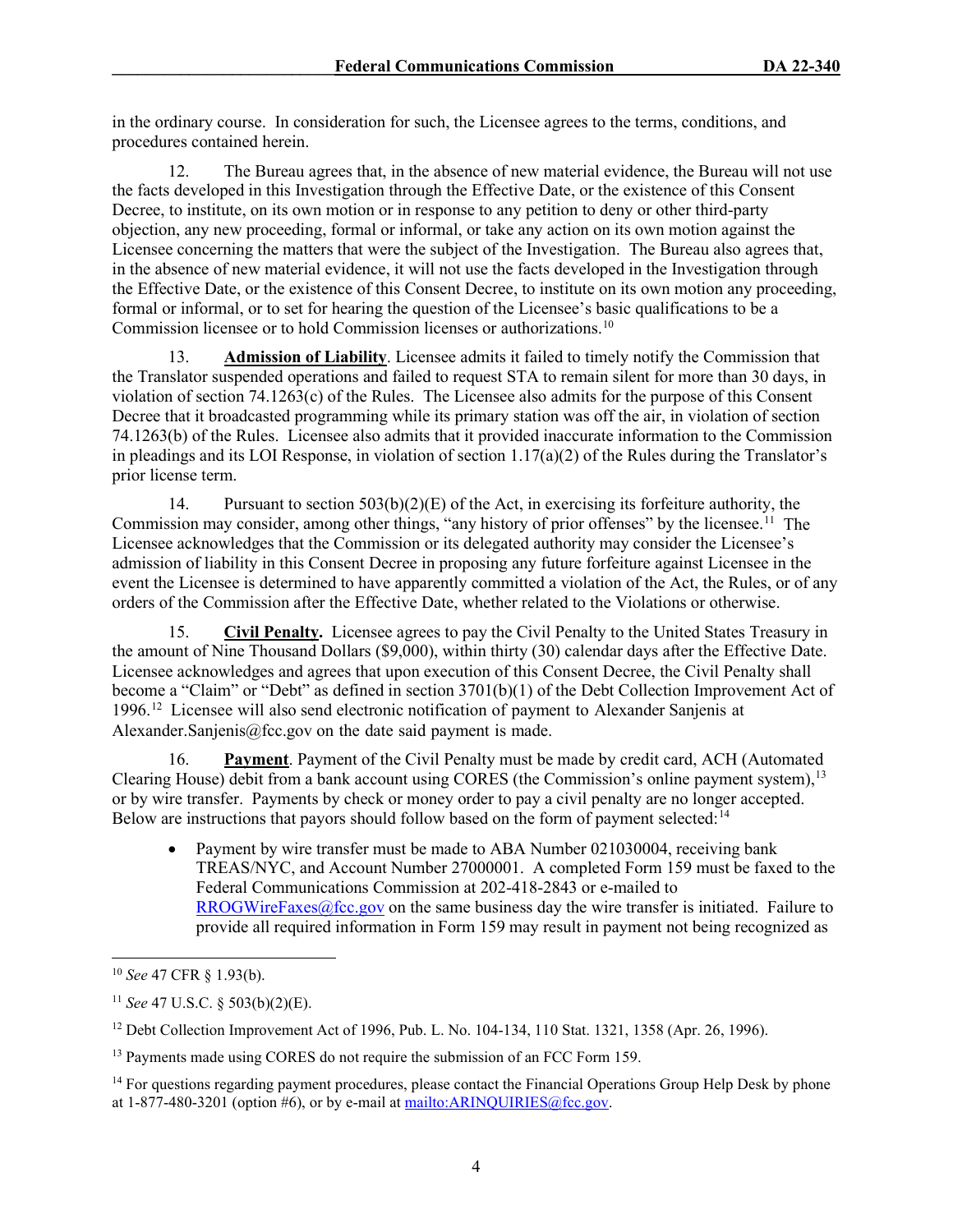having been received. When completing FCC Form 159, enter the Account Number in block number 23A (call sign/other ID), enter the letters "FORF" in block number 24A (payment type code), and enter in block number 11 the  $FRN(s)$  captioned above (Payor  $FRN$ ).<sup>15</sup> For additional detail and wire transfer instructions, go to [https://www.fcc.gov/licensing](https://www.fcc.gov/licensing-databases/fees/wire-transfer)[databases/fees/wire-transfer.](https://www.fcc.gov/licensing-databases/fees/wire-transfer)

- Payment by credit card must be made by using the Commission's Registration System (CORES) at [https://apps.fcc.gov/cores/userLogin.do.](https://apps.fcc.gov/cores/userLogin.do) To pay by credit card, log-in using the FCC Username associated to the FRN captioned above. If payment must be split across FRNs, complete this process for each FRN. Next, select "Manage Existing FRNs | FRN Financial | Bills & Fees" from the CORES Menu, then select FRN Financial and the view/make payments option next to the FRN. Select the "Open Bills" tab and find the bill number associated with the NAL/Acct. No. The bill number is the NAL Acct. No. (e.g., NAL/Acct. No. 1912345678 would be associated with FCC Bill Number 1912345678). After selecting the bill for payment, choose the "Pay by Credit Card" option. Please note that there is a \$24,999.99 limit on credit card transactions.
- Payment by ACH must be made by using the Commission's Registration System (CORES) at [https://apps.fcc.gov/cores/paymentFrnLogin.do.](https://apps.fcc.gov/cores/paymentFrnLogin.do) To pay by ACH, log in using the FRN captioned above. If payment must be split across FRNs, complete this process for each FRN. Next, select "Manage Existing FRNs | FRN Financial | Bills & Fees" on the CORES Menu, then select FRN Financial and the view/make payments option next to the FRN. Select the "Open Bills" tab and find the bill number associated with the NAL/Acct. No. The bill number is the NAL/Acct. No. (e.g., NAL/Acct. No. 1912345678 would be associated with FCC Bill Number 1912345678). Finally, choose the "Pay from Bank Account" option. Please contact the appropriate financial institution to confirm the correct Routing Number and the correct account number from which payment will be made and verify with that financial institution that the designated account has authorization to accept ACH transactions.

17. **Waivers**. As of the Effective Date, the Licensee waives any and all rights it may have to seek administrative or judicial reconsideration, review, appeal, or stay, or to otherwise challenge or contest the validity of this Consent Decree and the Adopting Order. The Licensee shall retain the right to challenge Commission interpretation of the Consent Decree or any terms contained herein. If either Party (or the United States on behalf of the Commission) brings a judicial action to enforce the terms of the Consent Decree or Adopting Order, neither the Licensee nor the Commission shall contest the validity of the Consent Decree or the Adopting Order, and the Licensee shall waive any statutory right to a trial *de novo*. The Licensee hereby agrees to waive any claims it may have under the Equal Access to Justice Act<sup>[16](#page-13-1)</sup> relating to the matters addressed in this Consent Decree.

18. **Severability**. The Parties agree that if any of the provisions of the Consent Decree shall be held unenforceable by any court of competent jurisdiction, such unenforceability shall not render unenforceable the entire Consent Decree, but rather the entire Consent Decree shall be construed as if not containing the particular unenforceable provision or provisions, and the rights and obligations of the Parties shall be construed and enforced accordingly.

19. **Invalidity**. In the event that this Consent Decree in its entirety is rendered invalid by any court of competent jurisdiction, it shall become null and void and may not be used in any manner in any legal proceeding.

<span id="page-13-0"></span><sup>&</sup>lt;sup>15</sup> Instructions for completing the form may be obtained at [https://www.fcc.gov/Forms/Form159/159.pdf.](https://www.fcc.gov/Forms/Form159/159.pdf)

<span id="page-13-1"></span><sup>16</sup> *See* 5 U.S.C. § 504; 47 CFR §§ 1.1501-1.1530.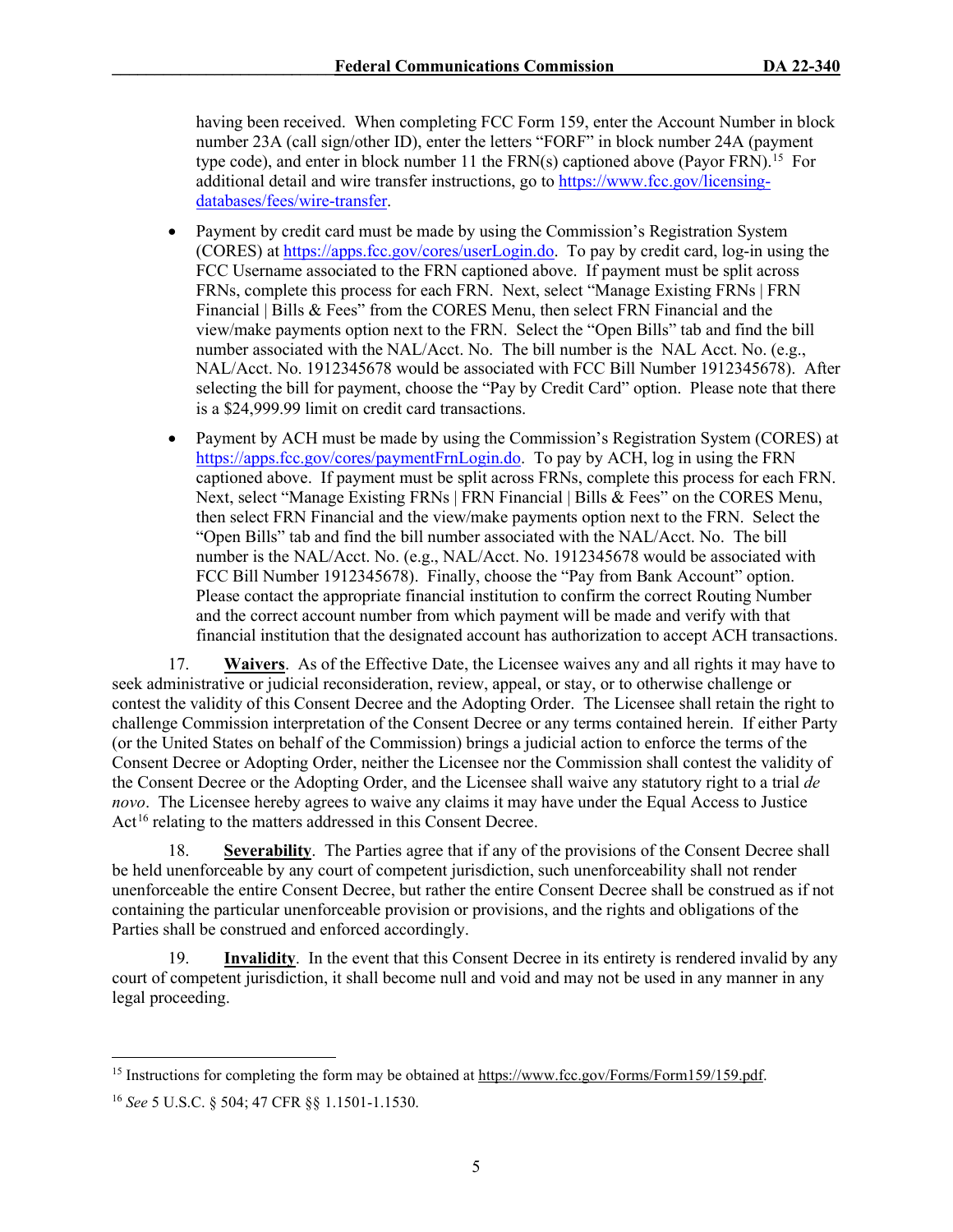20. **Subsequent Rule or Order**. The Parties agree that if any provision of this Consent Decree conflicts with any subsequent Rule or Order adopted by the Commission (except an order specifically intended to revise the terms of this Consent Decree to which the Licensee does not expressly consent) that provision will be superseded by such Rule or Order.

21. **Successors and Assigns**.The Licensee agrees that the provisions of this Consent Decree shall be binding on its successors, assigns, and transferees.

Final Settlement. The Parties agree and acknowledge that this Consent Decree shall constitute a final settlement between the Parties with respect to the Investigation and Violations.

23. **Modifications**. This Consent Decree cannot be modified without the advance written consent of both Parties.

24. **Paragraph Headings**. The headings of the paragraphs in this Consent Decree are inserted for convenience only and are not intended to affect the meaning or interpretation of this Consent Decree.

25. **Authorized Representative**. Each Party represents and warrants to the other that it has full power and authority to enter into this Consent Decree. Each person signing this Consent Decree on behalf of a Party hereby represents that he or she is fully authorized by the Party to execute this Consent Decree and to bind the Party to its terms and conditions.

26. **Counterparts**. This Consent Decree may be signed in counterpart (including electronically or by facsimile). Each counterpart, when executed and delivered, shall be an original, and all of the counterparts together shall constitute one and the same fully executed instrument.

- Shubhi

\_\_\_\_\_\_\_\_\_\_\_\_\_\_\_\_\_\_\_\_\_\_\_\_\_\_\_\_\_\_\_\_\_\_\_\_\_ Albert Shuldiner Chief, Audio Division Media Bureau

\_\_\_\_\_\_\_\_\_4/5/2022\_\_\_\_\_\_\_\_\_\_\_\_\_\_\_\_\_\_\_\_

Date

Martin Guevara President/Director Centro Cristiano de Vida Eterna

 $\mathcal{L}_\text{max}$  , and the set of the set of the set of the set of the set of the set of the set of the set of the set of the set of the set of the set of the set of the set of the set of the set of the set of the set of the

\_\_\_\_\_\_\_\_\_\_\_\_\_\_\_\_\_\_\_\_\_\_\_\_\_\_\_\_\_\_\_\_\_\_\_ \_

Date